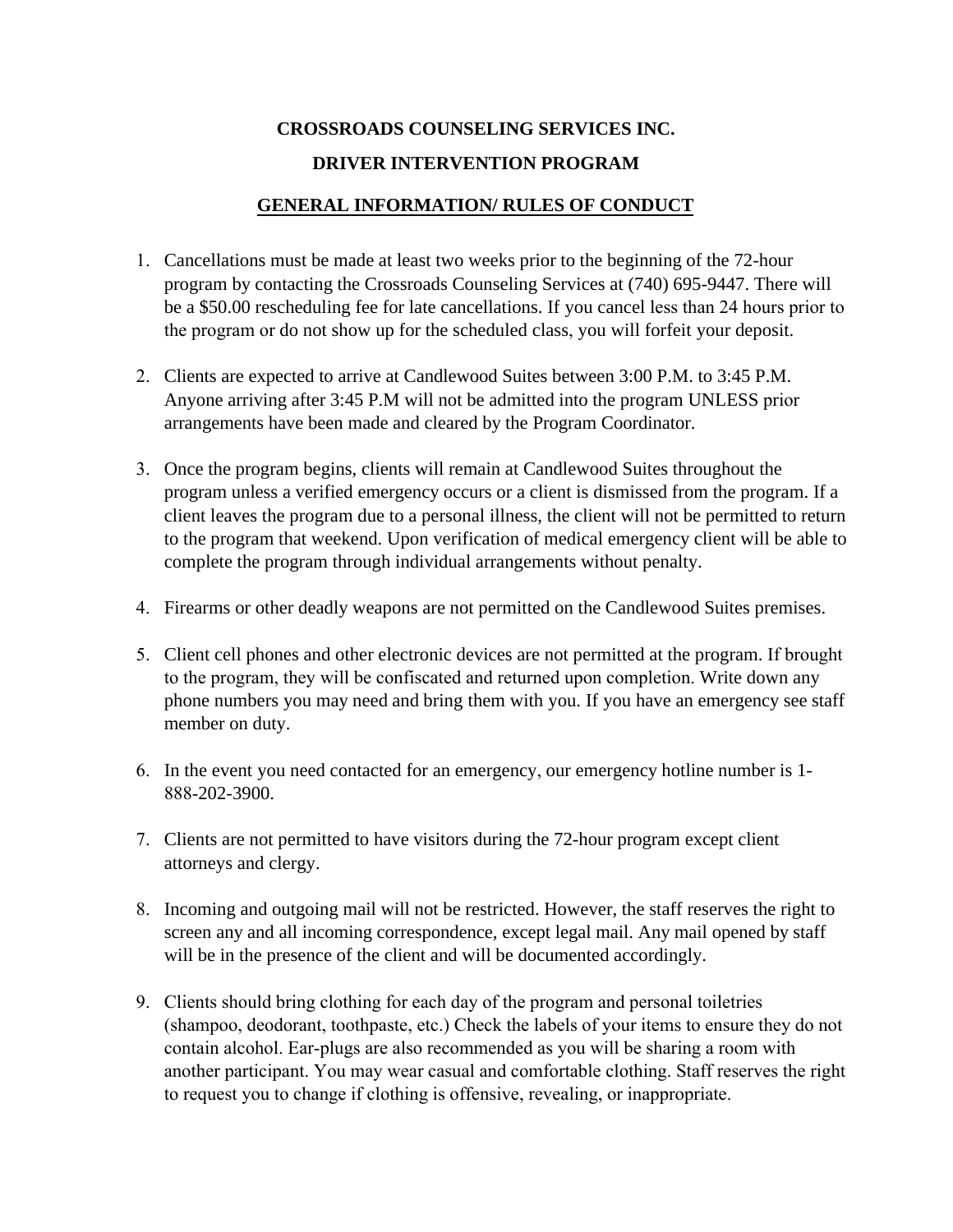10. Smoking is only permitted in the designated area. If you smoke, please bring enough cigarettes for the entire weekend and your own lighter. No tobacco items are permitted to be used in the classroom; including but not limited to cigarettes, cigars, chewing tobacco, dip, and e-cigarettes.

In accordance with this state  $&$  federal law, clients that are under 21 years of age are not permitted to use or possess tobacco products on site or while at a program of CCS. Those clients under 21 will not be permitted to possess tobacco products at DIP and any products that are found will be confiscated by program staff and will not be returned. Following our initial search, participants in violation of the tobacco policy (i.e., found using or in possession of tobacco under 21 yrs. old) will be subject to immediate dismissal from the program. Any client that provides tobacco to another participant who is under 21 years old is also subject to immediate dismissal from the program.

- 11. Clients may also bring reading material for program down time. You may bring snacks and drinks in the original sealed packaging. A small store is available at the hotel to purchase snacks or drinks during the program. The rooms are equipped with a kitchenette, including a fridge and microwave for your convenience.
- 12. Your bags will be searched upon check in and can be searched at any point throughout the program. All searches will be conducted in the presence of the client. Any contraband will be confiscated by staff and may be disposed of at the staff's discretion. Any items not disposed of will be placed in a locked case. Crossroads is not liable for any lost or stolen items.
- 13. Any prescription or non-prescription drugs must be given to staff at check in. All medications must be clearly marked in the original container with your name on it. Clients are to follow the recommended dosage of all medications according to the label. All nonprescription drugs must be unopened at intake. **Please bring only the amount of medication you need for the program.** All medication will be monitored by DIP staff including storage and client consumption, per our medication policy.
- 14. Any specific diet requirements should be brought to the attention of Crossroads Counseling at least 3 days prior to the beginning of the program.
- 15. Meals will be provided at 8:00 A.M., 12:00 P.M., and 5:00 P.M.
- 16. Crossroads Counseling is not liable for lost and stolen personal items.
- 17. Clients are expected to follow the rules and policies of the Driver Intervention Program. The rules of conduct are specified on the following page. The DIP staff reserves the right to administer a breathalyzer or urine screen at any time.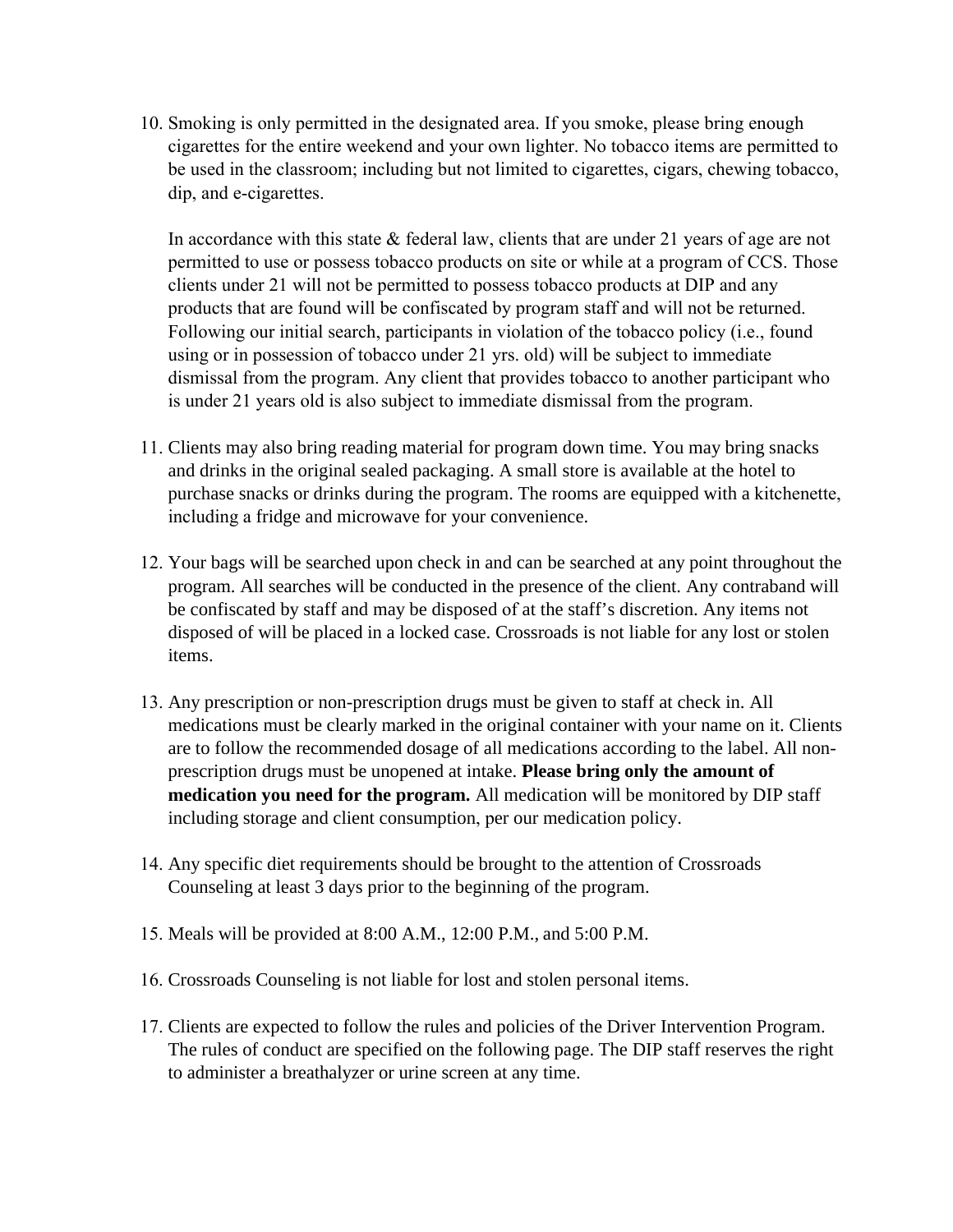#### **CROSSROADS COUNSELING SERVICES, INC. DRIVER INTERVENTION PROGRAM**

## **RULES OF CONDUCT/PENALTIES FOR VIOLATIONS**

Clients attending the Driver Intervention Program will be expected to follow the rules put in place to effectively complete program requirements with limited distractions, to ensure client overall safety and, to not disrupt the day-to-day operation of Candlewood Suites. Those clients who chose not to follow the rules risk being dismissed from the Drivers Intervention Program.

The rules are divided into two categories: Class I violations (major) and Class II violations (minor) with differing penalties for each class. If you don't understand any rule or have other questions please contact the Driver Intervention Program Coordinator at (740) 695-9447.

- 1. ASSAULT Clients shall not assault or attempt to assault any staff member or resident of the Driver Intervention Program. This includes the throwing of any solid or liquid substance at any staff member or resident.
- 2. POSSESSION OF WEAPON Clients shall not have in his/her possession (to include their room) a firearm, knife, stun gun, or any instrument fashioned in such a way that it could be utilized as a weapon.
- 3. POSSESSION OF DRUGS/ALCOHOL Clients shall not have in their possession any drugs, prescription or non-prescription, or alcohol IN ANY FORM (including mouthwash, etc.). Clients are not permitted to have any prescription or non-prescription medication in their room. Medications will be checked in with staff upon arrival and will be administered at designated times throughout the day.
- 4. ALCOHOL/OTHER DRUG USE Clients shall not use or be under the influence of alcohol or other drugs at any time during the program, including upon arrival at the program. Crossroads Counseling Services, Inc. reserves the right to administer a breathalyzer and/or urine screen to verify abstinence of substances at any time during the program.
- 5. LEAVING THE PREMISES Clients shall not leave the premises of the Candlewood Suites hotel during the program without the expressed permission of a staff member. This includes lying to a staff member about a non-existent emergency.
- 6. ARSON Clients shall not utilize any incendiary device for the purpose of starting a fire, nor shall a resident start a fire anywhere on the premises of the Candlewood Suites hotel.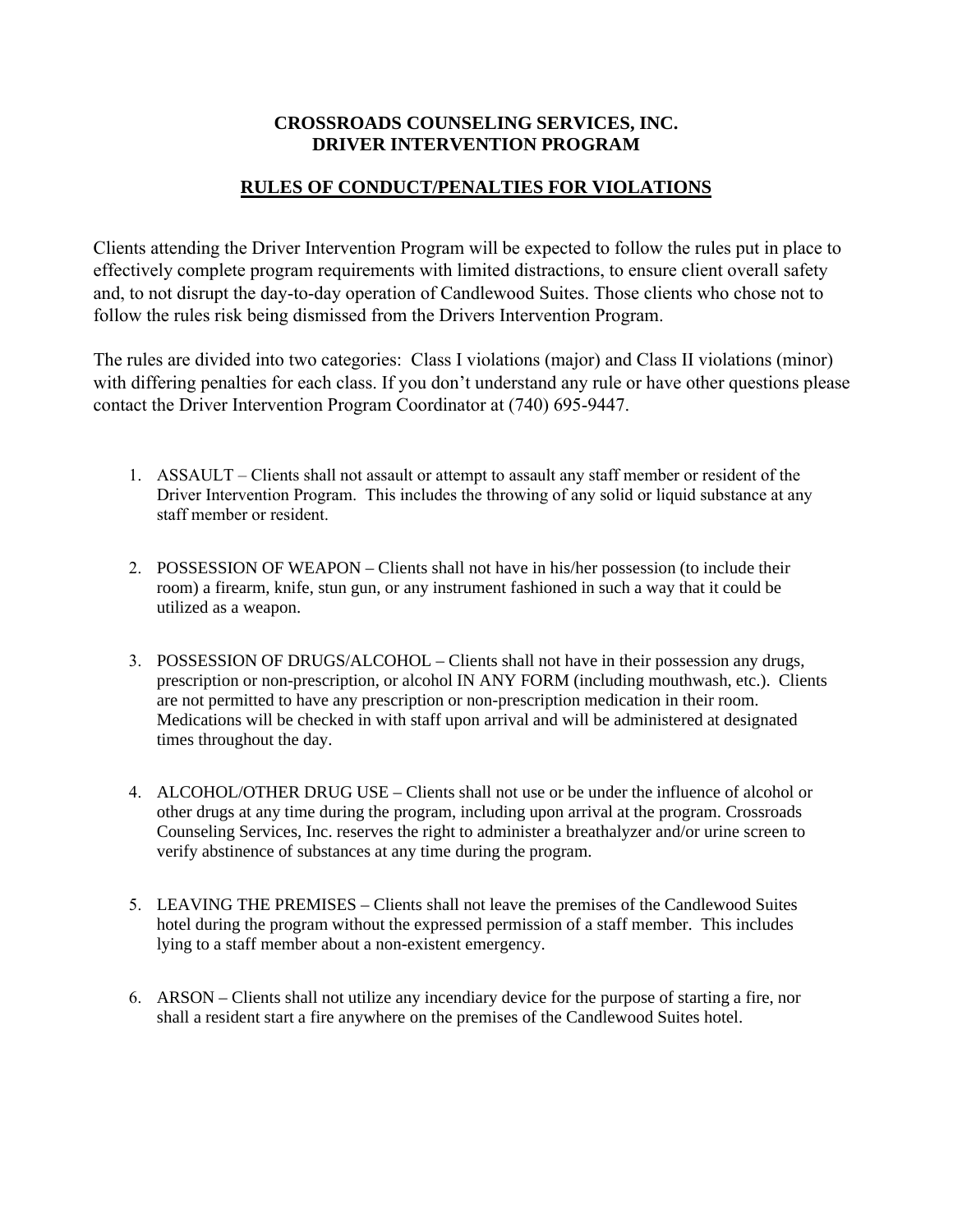- 6. SEXUAL ACTS Clients shall not engage or attempt to engage in any sexual activity with other residents or staff members of the program OR employees, guests, or visitors of the Candlewood Suites hotel.
- 7. DESTRUCTION OF PROPERTY Clients shall not willfully and with malicious intent destroy any property on the premises of the Candlewood Suites, including defacing hotel property. Residents will be responsible for paying for any property damaged by them at the Candlewood Suites hotel. Legal charges may also be filed.
- 8. THEFT Clients shall not willfully take without permission personal property from any other resident or staff member or personal property belonging to the Candlewood Suites hotel.
- 9. UNAUTHORIZED PRESENCE Client shall not be in an area of the Candlewood Suites hotel that is not designated for program use. This includes the pool, multimedia room, and other residents' rooms.
- 10. SMOKING IN THE BUILDING –Smoking is only permitted outside the building. Smoking anywhere else will result in dismissal from the program without refund and an additional \$250 payment to Candlewood Suites for de-smoking the area.
- 11. PROVIDING TOBACCO TO MINOR--In accordance with state and federal law, it is illegal for anyone under the age of 21 to possess tobacco products. Clients who are permitted to have tobacco are NOT permitted to provide tobacco products to those under 21 years of age.
- 12. CRIMINAL ACTIVITY Client shall not engage in any activity that is considered to constitute a felony for misdemeanor according to Federal, State, County, or City laws and ordinances.
- 13. FIGHTING Clients shall not physically engage in a fight with any staff member, other client, Candlewoods Suites staff member, or other hotel guests.

## **PENALTIES FOR CLASS I VIOLATIONS**

- 1. Immediate dismissal from the program WITHOUT a refund of the paid fee.
- 2. At the discretion of the Coordinator, the violating client may be removed from the premises of the Candlewood Suites hotel by the Belmont County Sheriff Department.
- 3. A non-compliance report will be sent to the sentencing court with documented information regarding the nature of the violation.
- 4. Restitution for destroyed or stolen property.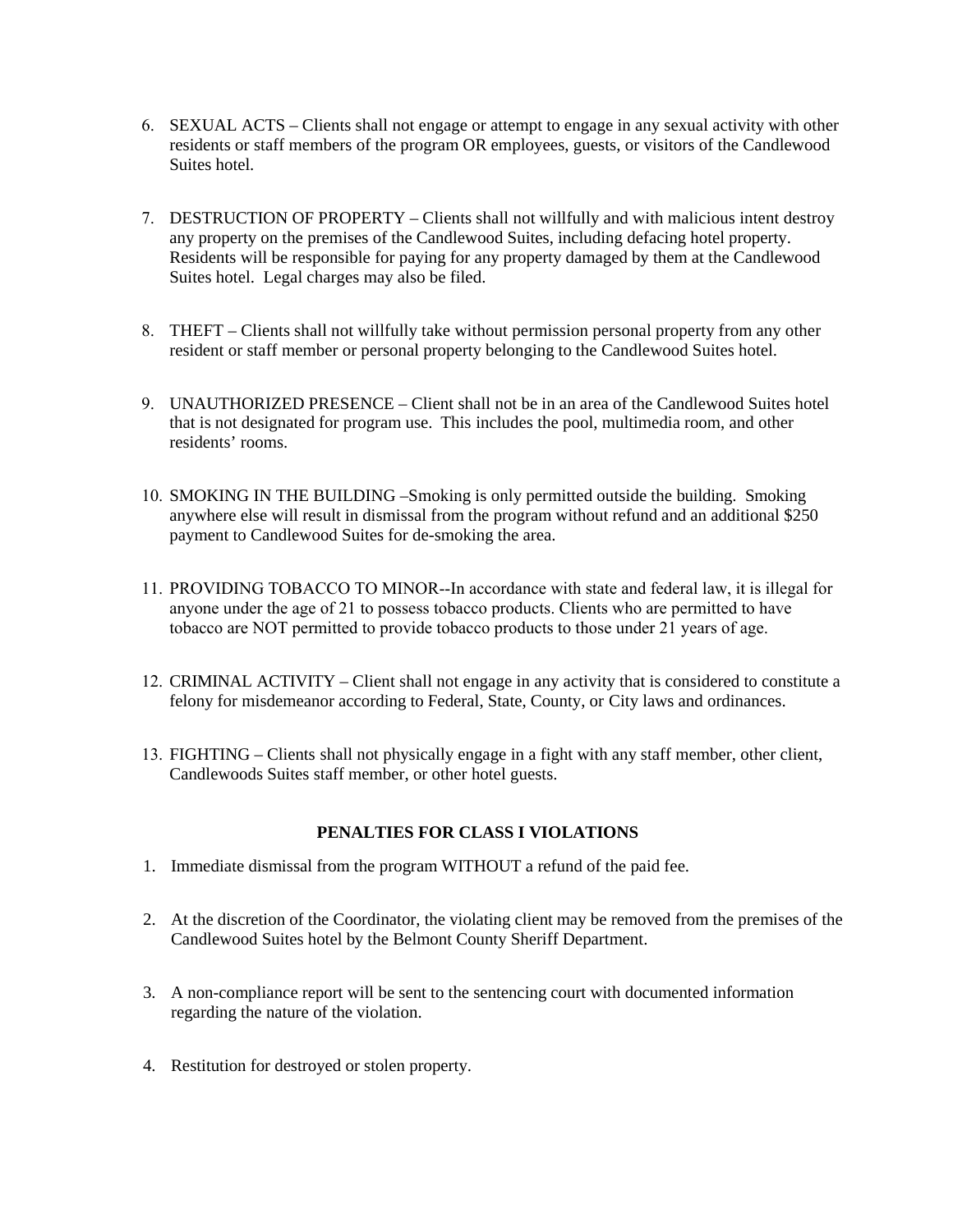#### **CLASS II RULES**

- 1. REFUSING TO COOPERATE WITH STAFF Clients who refuse to cooperate with staff requests risk being asked to leave the program.
- 2. CREATING A DISTURBANCE Clients will not engage in activities that produce unnecessary noise or that interfere with the smooth operation of the program. This includes arguing, shouting, horseplay, pounding on doors or windows, or loud noise.
- 3. DEROGATORY LANGUAGE Clients will not engage in profanity or derogatory remarks or gestures directed at any member of the staff, visitors, or other residents. This includes sexual comments or innuendoes.
- 4. THREATS Clients will not threaten in any way a staff member or client of the DIP.
- 5. GAMBLING Clients will not engage in any gambling activity during the program.
- 6. POSSESSING AN UNAUTHORIZED CELL PHONE Client cell phones are not permitted at any time during the program.

#### **PENALTIES FOR CLASS II VIOLATIONS**

- 1. FIRST OFFENSE A verbal warning documented by the staff member witnessing the incident.
- 2. SECOND OFFENSE Immediate dismissal from the program.

#### **GRIEVANCE PROCEDURE**

- 1. CLASS I VIOLATIONS Due to the nature of the penalty for a Class I violation, the Judge of the sentencing court would be the final authority on the merits of the violation if the resident believes that the incident was handled improperly or the penalty too severe.
- 2. CLASS II VIOLATIONS
	- a. If a staff member other than the Coordinator files an incident report on a Class II violation, the resident may appeal the decision to the Coordinator based on the merits of the violation. In this instance, the Coordinator's decision is final.
	- b. If the Coordinator files an incident report on a Class II violation, the resident may appeal the decision in writing to the Administrator of the program. A copy of the incident report will be attached to the grievance and either delivered to the Administrator or read verbatim to the Administrator over the phone. The Administrator's decision will be based on the merits of the violation and is final.